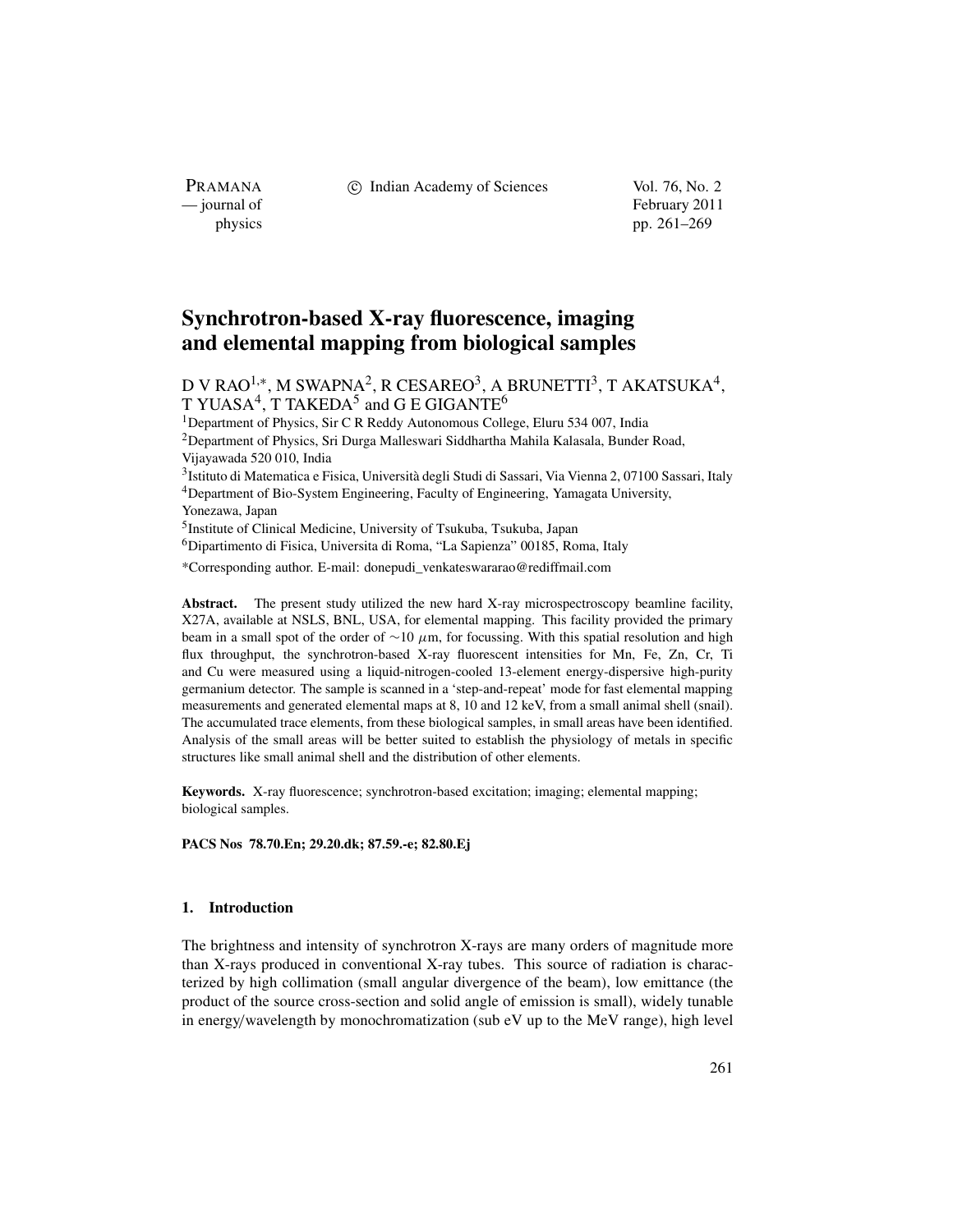of polarization (linear or ellipitical) and pulsed light emission (pulse durations at or below 1 ns or a billionth of a second). It has become an indispensable tool in a wide range of research fields. The combination of high flux and low divergence provided by synchrotron source has proved to be crucial for the enormous success of experiments in the field of synchrotron-based X-ray fluorescence. We utilized the synchrotron-based X-ray microprobe system for elemental mapping [1].

Majority of studies have been carried out on plant materials, and comparatively little on invertebrates, amphibians, fish, and other affected wildlife [2]. It is interesting to choose the invertebrates, because among living organisms, for example, snails represent most of the biomass in the world due to their small size for easy dispersal by land and water with their metabolic versatility and flexibility and their ability to tolerate even unfavourable conditions. External and internal structures of invertebrates, such as small animal shell (snail), is important for our understanding of this diverse shelled animal group, which carry a strong biological signal and incorporate a broader range of calcium carbonate into their biological structure. These are aquatic, with a majority living in shallow marine waters and feed mainly on algae and decaying matter. The tissue layer of a snail which overlies the body and secretes the shell is known as mantle. The microorganisms from these serve as excellent models for understanding all living systems. Trace elements from these samples are fundamental intrinsic components of the biological systems. Paleobiological studies are necessary to know more about the developmental and evolutionary changes occur over millions of years, such as, living organisms of invertebrates [3–10].

### **2. Experimental method**

A top-view schematic of the X27A experimental end-station lay-out is shown in figure 1 (information describing the facility can be found at http://www.nsls.bnl.gov). The X27A microprobe end-station is located approximately 10.8 m from the dipole bendingmagnet port (6-mrad opening angle) on the NSLS 2.8 GeV X-ray storage. The X-rays were achromatically microfocussed onto the sample using dynamically bent rhodiumcoated Kirkpatrick–Baez (KB) mirrors. The microfocussing mirrors consisted of 20 cm long (17.2 cm usable mirror length) trapezoidal-shaped single crystal silicon substrates polished to a roughness better than  $1 \text{ Å}$  rms (root-mean-square). The energy range from  $\sim$ 4 to 32 keV could be accessed through a combination of silicon (111) and (311) channelcut monochromators. The sample under investigation was mounted on motorized (sub-micron resolution) translation and rotation stages and raster-scanned through the microfocussed X-ray beam. The X-rays were focussed at a distance of 9 cm from the end of the mirror enclosure, to a FWHM spot size of  $\sim$ 6  $\mu$ m (vertical) × 17  $\mu$ m (horizontal). Another 1 cm long ionization chamber was used to monitor the X-ray intensity just before the sample, for normalization purposes. Depending upon the X-ray energy range in use, sufficient signal was obtained from these small-length ionization chambers by flowing appropriate gases through them. Measurements of the X-ray flux at the sample position were continuously recorded during the experiment using the ionization chambers and/or silicon photodiode, and were found to be around 20% lower than the calculated values.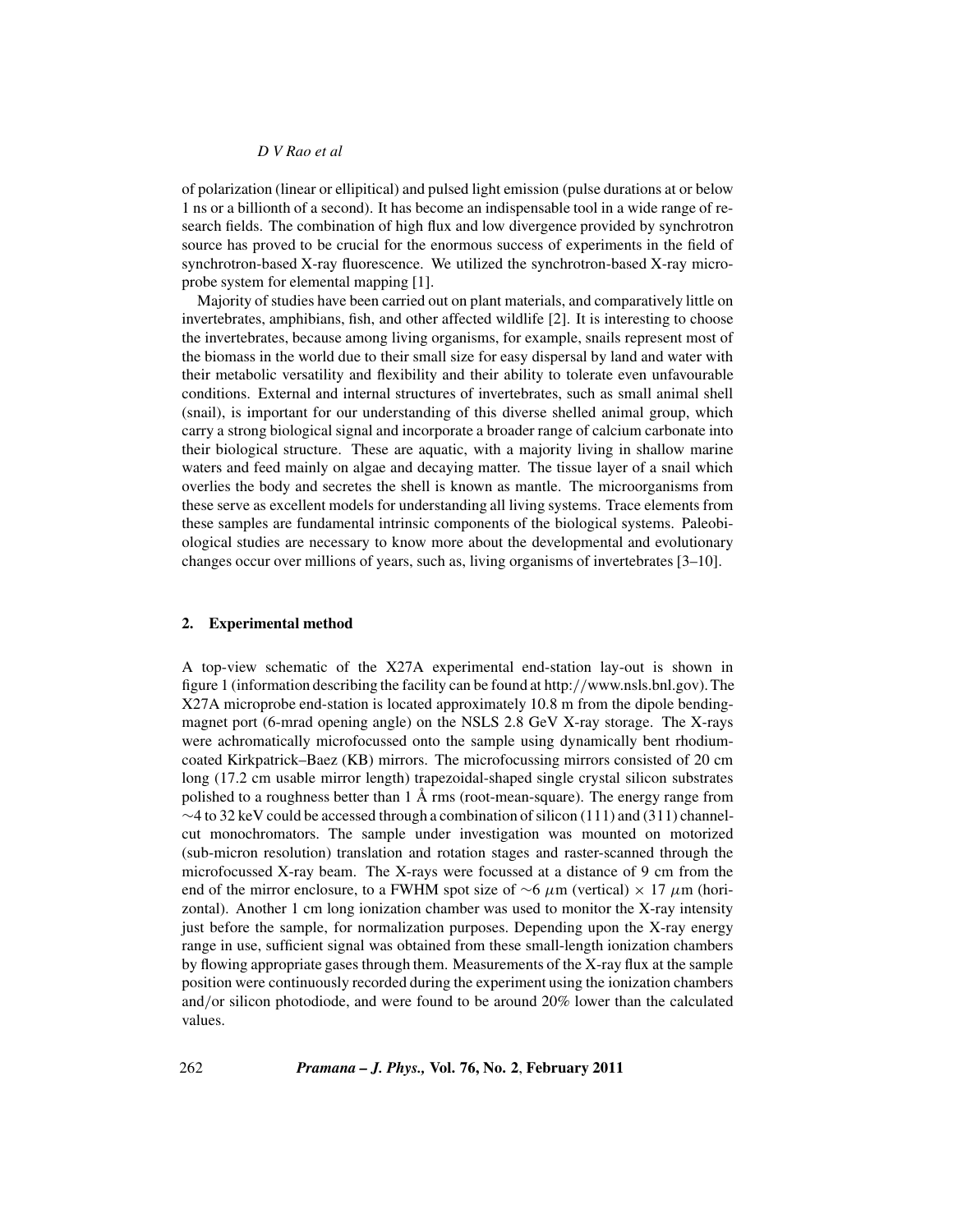

*Synchrotron-based X-ray fluorescence, imaging and elemental mapping*

**Figure 1.** Top-view schematic of the X27A microprobe end-station. VFM and HFM are the vertical and horizontal focussing KB mirrors, respectively. The sample is viewed using optical microscopes and the transmitted X-rays are detected using a silicon photodiode. Fluorescence X-rays are collected with the 13-element liquid nitrogen-cooled germanium detector. The distance from the sample to this detector, *D*, is varied using a motorized linear slide. There is a total experimental air path (between beryllium window and sample location) of 15 cm.

The sample was typically oriented in normal direction to the direction of X-ray propagation and at 45◦ horizontal incidence angle. Fluorescence radiation was measured using a liquid-nitrogen cooled 13-element germanium detector, located in the horizontal plane of the synchrotron ring and at  $90°$  to the X-ray beam direction, thus reducing the scattered radiation from entering the detector. Each detector element was circular with a diameter of 1 cm. The detector was mounted on a motorized linear slide so that the detector–sample distance could be adjusted. The detector system employed digital processing electronics, and a FWHM energy resolution at 5.895 keV of ∼180 eV was measured for a shaping time of 6  $\mu$ s (averaged over the whole detector array). With a sampling time of 1  $\mu$ s, the detector could easily run at input count rates exceeding 5  $\times$  $10<sup>4</sup>$  cps per detector element, with a corresponding FWHM resolution at 5.895 keV of ∼260 eV. The end-station, on vibrational damping air pads, was housed upon a motorized 6-axis experimental honeycomb table, thus allowing the whole assembly to be positioned vertically, to optimize for a particular energy range of interest, or translated laterally to intercept silicon (111) or (311) monochromatic radiation. Experimental table was raised or lowered to match the focussed beam position on the sample for each excitation energy and the subsequent scan section was performed. In this way, the experimental table was not continuously scanned but adjusted only when beam motion became significant (e.g. 50% of the vertical focussed beam size). With these improvements, the microprobe sensitivity and the detector count rate capability have improved the limits of detection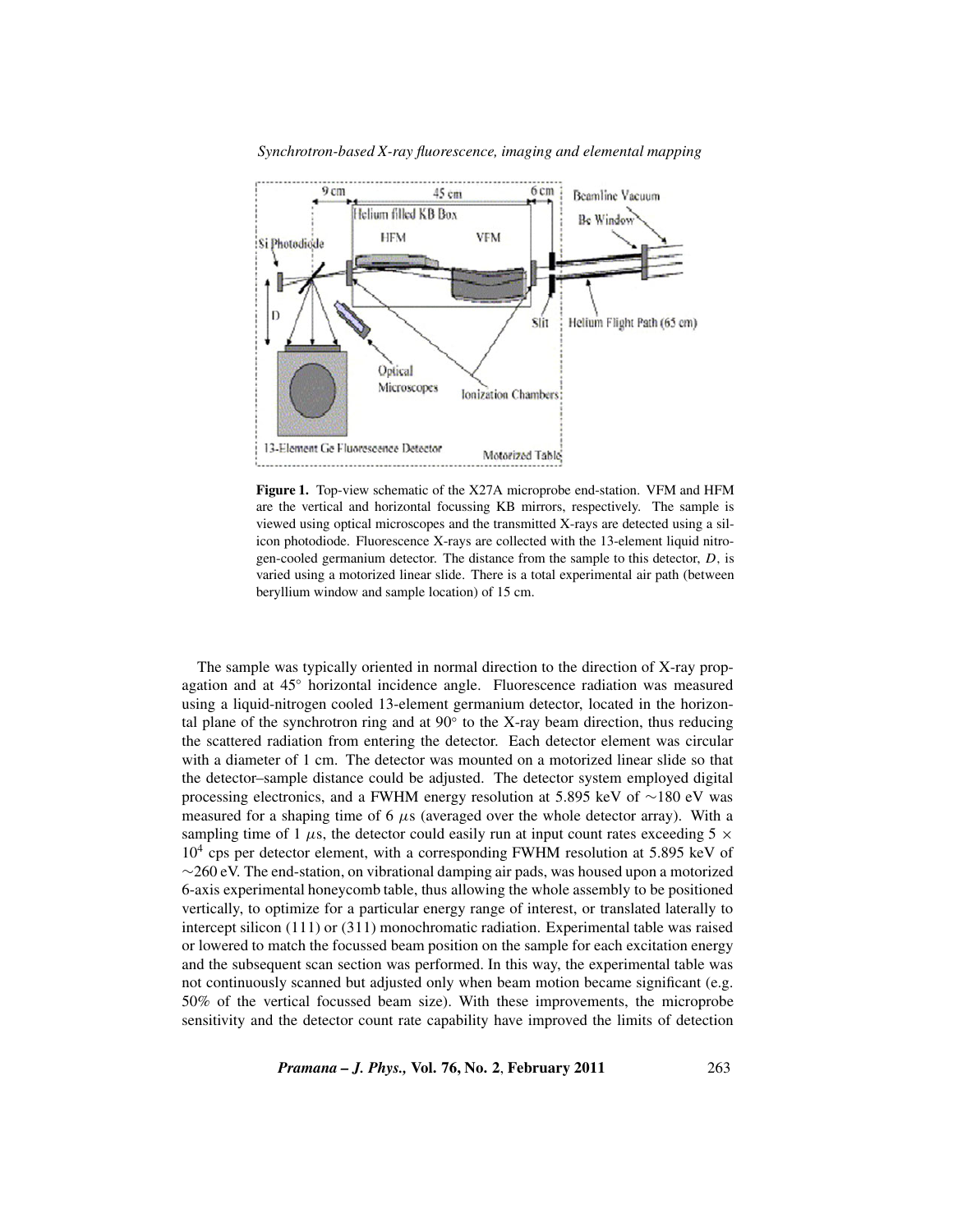

**Figure 2.** The physical dimension of the sample used and the scanning area for 8, 10 and 12 keV.

for the synchrotron-based X-ray fluorescence [11]. Figure 2 shows the physical dimension of the sample and the scanning area used for point scan imaging. Fresh samples of invertebrates (snails) of various sizes, which contain considerable biological soft tissue, were collected in winter before spawning occurred to avoid the associated loss of biomass. These samples were packed in teflon containers and stored. The samples were checked for any leakage of the soft tissue from the boundaries of the shell before mapping at different energies. The scanning area was considered, nearer to the origin of the apex, where most of the soft-tissue was occupied, covering 80% of the relevant area of the sample.

#### **3. Results**

Elemental mapping is a straightforward approach. It records full synchrotron-based X-ray fluorescence spectrum at each scan point, integrate over spectral ROIs corresponding to specific elemental X-ray fluorescence lines. Only a small animal shell sample is needed for the measurement and no special sample preparation is necessary. The sample was mounted on a computer-controlled sample stage and could be rotated or moved relative to the X-ray beam in  $x$ -,  $y$ - and  $z$ -directions with increments of  $1 \mu$ m. Correlated stage movement and spectrum acquisition allow the collection of  $n(x) \times n(y)$  individual X-ray fluorescence spectra.  $n(x)$  and  $n(y)$  are the number of pixels in horizontal and vertical directions of the image, respectively which during or after the acquisition can be processed to yield net elemental maps and line profiles. The X-ray beam hit the specimen at 45◦. An energy-dispersive detector was placed at 90◦ towards the incoming beam. This angle provides the best peak-to-background ratio. The elemental mapping was performed by exciting pixel by pixel in the sample. The two-dimensional selected area for scanning (figure 3) was a representative part of the sample and covered approximately three-fourth of the sample.

A motorized stage which moved the sample through the X-ray beam and fluorescence data were collected with a step of 1  $\mu$ s in horizontal and vertical directions with 1 s integration time. The X-ray fluorescent intensities for Mn, Fe, Zn, Cr, Ti and Cu were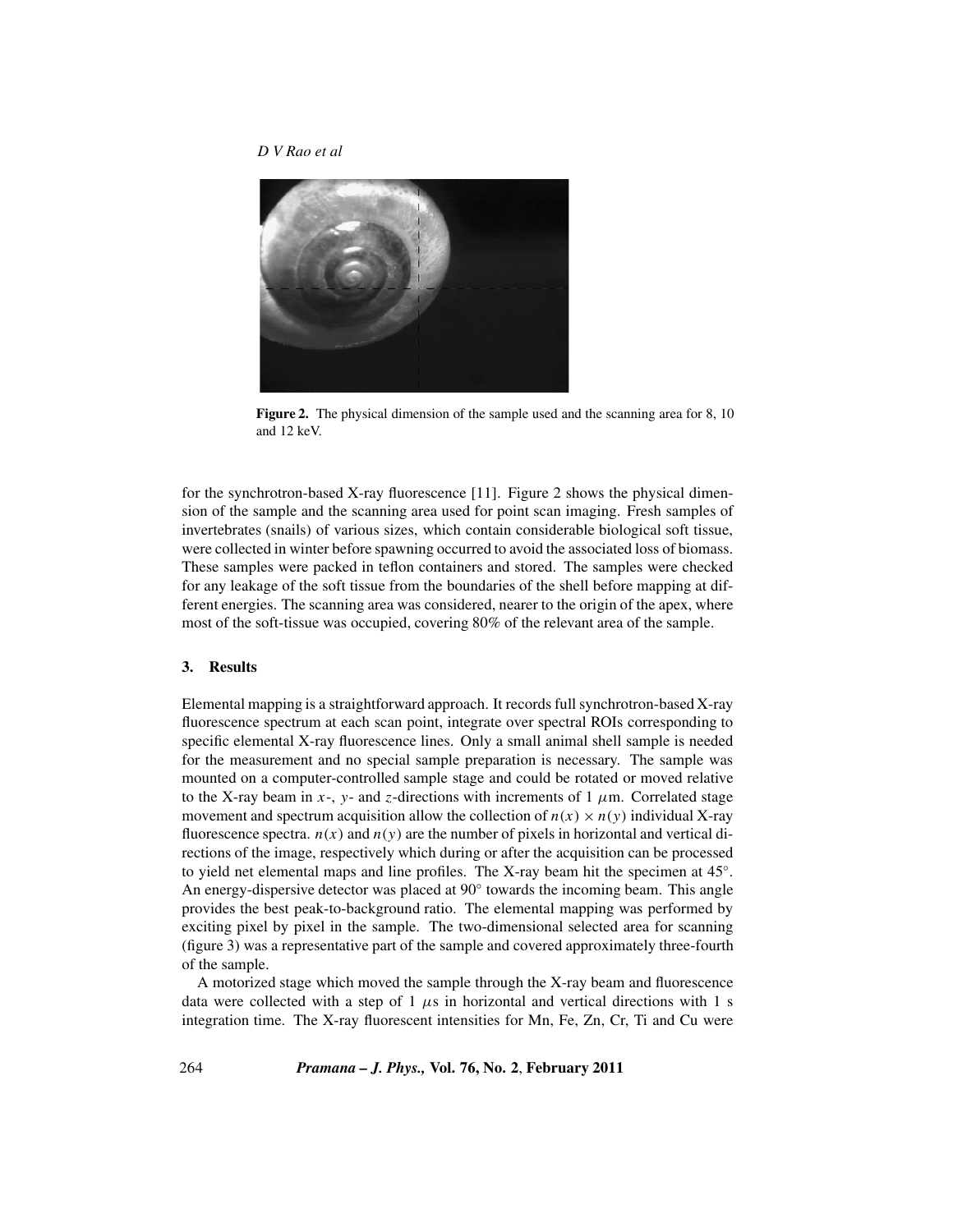

*Synchrotron-based X-ray fluorescence, imaging and elemental mapping*

**Figure 3.** X-ray fluorescent elemental maps for Fe, Cu and Zn with 8 keV synchrotron X-rays.

measured using a liquid-nitrogen-cooled 13-element energy-dispersive high-purity germanium detector, and the sample was scanned in a 'step-and-repeat' mode. With  $1 \mu s$ integration time per point, larger areas of the sample could be scanned without loss of spatial resolution. This is important, as physiologically relevant areas (soft-tissue distribution within the shell), are non-uniformly distributed to few millimetres. This resulted in many thousands of points in a step-and-repeat mode, and the total time required for each elemental map at fixed excitation energy was varied from 8 to 12 h. An optical microscopic photograph of the sample with soft-tissue is shown in figure 4. Histomorphological observations showed that a large part of the tissues had turned black. It was thought that change of colours resulted from the living tissue due to the presence of other materials. The data analysis was performed using the IDLVirtual Mechine 6.3 programmes. The programme utilizes the signals needed for normalization, e.g. ionization chamber signals, detector dead time and the ring current [12].

The experimental results of elemental maps are shown in figures 2–5. In these figures, the elemental distributions were graded using a continuous colour bar. Arbitrary colour bars were assigned to each elemental level, red being the highest, yellow moderate and blue the lowest to moderately large at higher energies. Figures 2–5 show the counts of the X-ray intensity. This way, the inner chambers of the sample were highlighted in elemental maps, suggesting that the experimental procedure as well as data analysis were successful in a purely justification manner with IDL programmes. The  $K_{\alpha}$  X-ray intensities of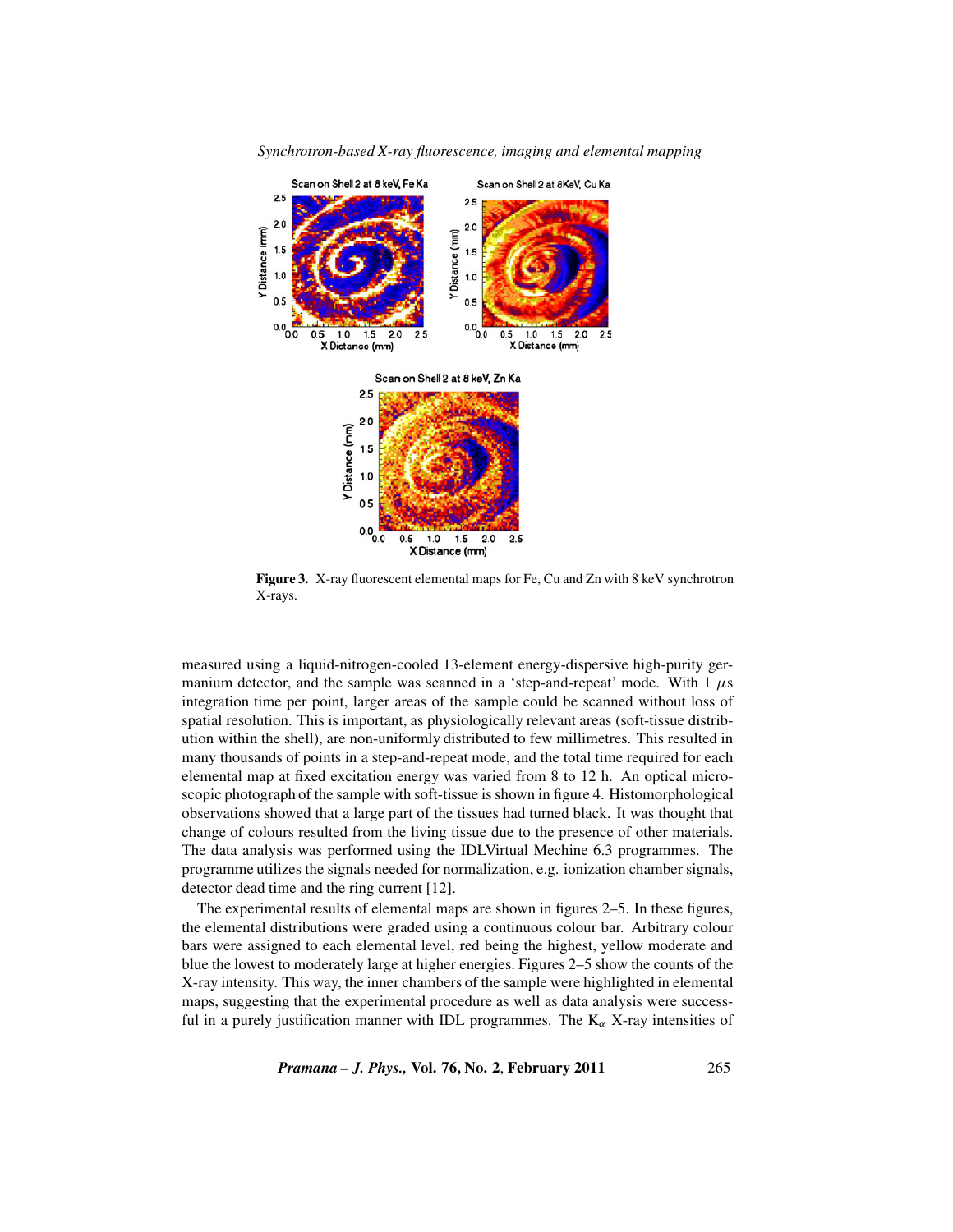

**Figure 4.** X-ray fluorescent elemental maps for Cr, Mn and Fe with 10 keV synchrotron X-rays.

Mn, Fe, Zn, Cr, Ti and Cu were processed. From this, two-dimensional distributions of fluorescent intensities were mapped. They were normalized with respect to the intensity of the incident X-rays. According to the results shown in figures 3–5, the distributions of Ca, at 8, 10 and 12 keV, is same, and the distribution of Ti, Cr and Mn are in similar composition, and for Fe, Cu and Zn, the distribution changes considerably. These are inconsistent with the distribution of the soft tissue within the shell and the external structure. These images were obtained in the same dark area, with maximum distribution of the soft tissue. Figure 6 shows the isosurface of the sample at 8 keV. Figure 7 shows the correlation plots at 8 keV for a few elements. The X-ray fluorescence spectra of the measured points are shown in figure 8 without any absorption corrections at 10 keV. This way, for example, the contribution of Ca lines is assessed over the scattered radiation. The process is continued for other elements in the region of interest from pixel to pixel on the sample.

The distribution ratio of the peak areas of Mn, Fe, Zn, Cr, Ti and Cu, which were calculated from the spectra, revealed that there were significant differences in the distribution ratios of the dark and bright areas of the sample. All images were of  $10 \mu$ m resolution and the measurement time was 1 s per point. The ratio from the fluorescent X-ray intensities of Mn, Fe, Zn, Cr, Ti and Cu measured in the bright area was comparatively higher than that in the dark area. The chemical states of these in the dark and bright areas will be analysed in the near future using XANES. The distribution of elements is clearly seen on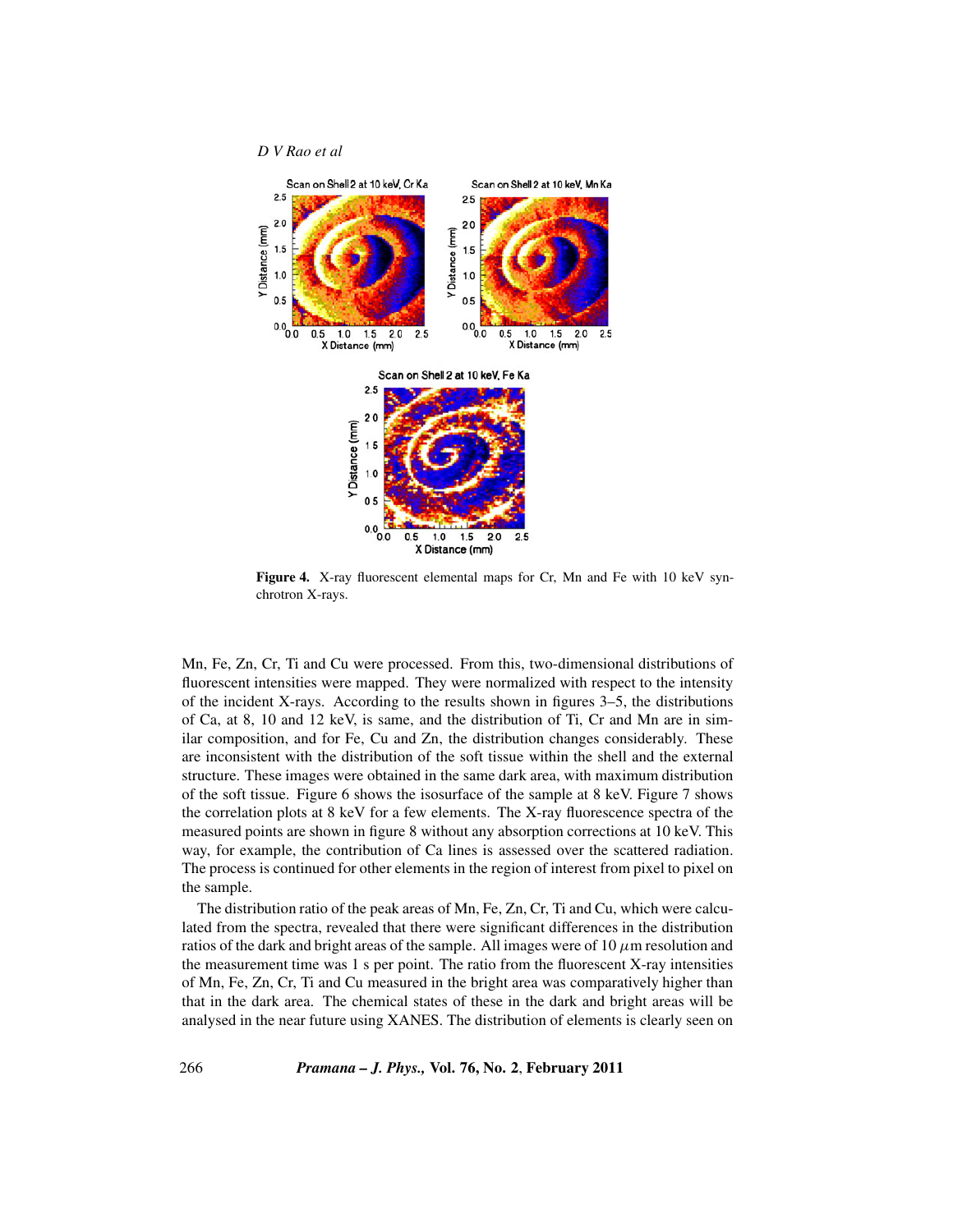

*Synchrotron-based X-ray fluorescence, imaging and elemental mapping*

**Figure 5.** X-ray fluorescent elemental maps for Ti, Cr and Fe with 12 keV synchrotron X-rays.

all the samples. Note that the levels of Ca were the highest among the elements shown and the result was consistent at 8, 10 and 12 keV excitation energies. However, the darker areas were dominated by the soft tissues surrounded by the external shell and overlapped with other elemental map distributions.

The distributions of the X-ray fluorescence intensities were obtained from Ca at 8, 10 and 12 keV. No effort was made to quantify the results in terms of element concentrations. Ca bound maps helped to show that the sample's external structure had the highest distribution of Ca. The Mn distribution closely matched that of Ca. This suggests that Mn



**Figure 6.** Isosurface at 8 keV (Fe  $K_{\alpha}$ , Mn  $K_{\alpha}$  and Zn  $K_{\alpha}$ ) in the *x*-direction and *y*-direction, and the number of counts on the *z*-direction.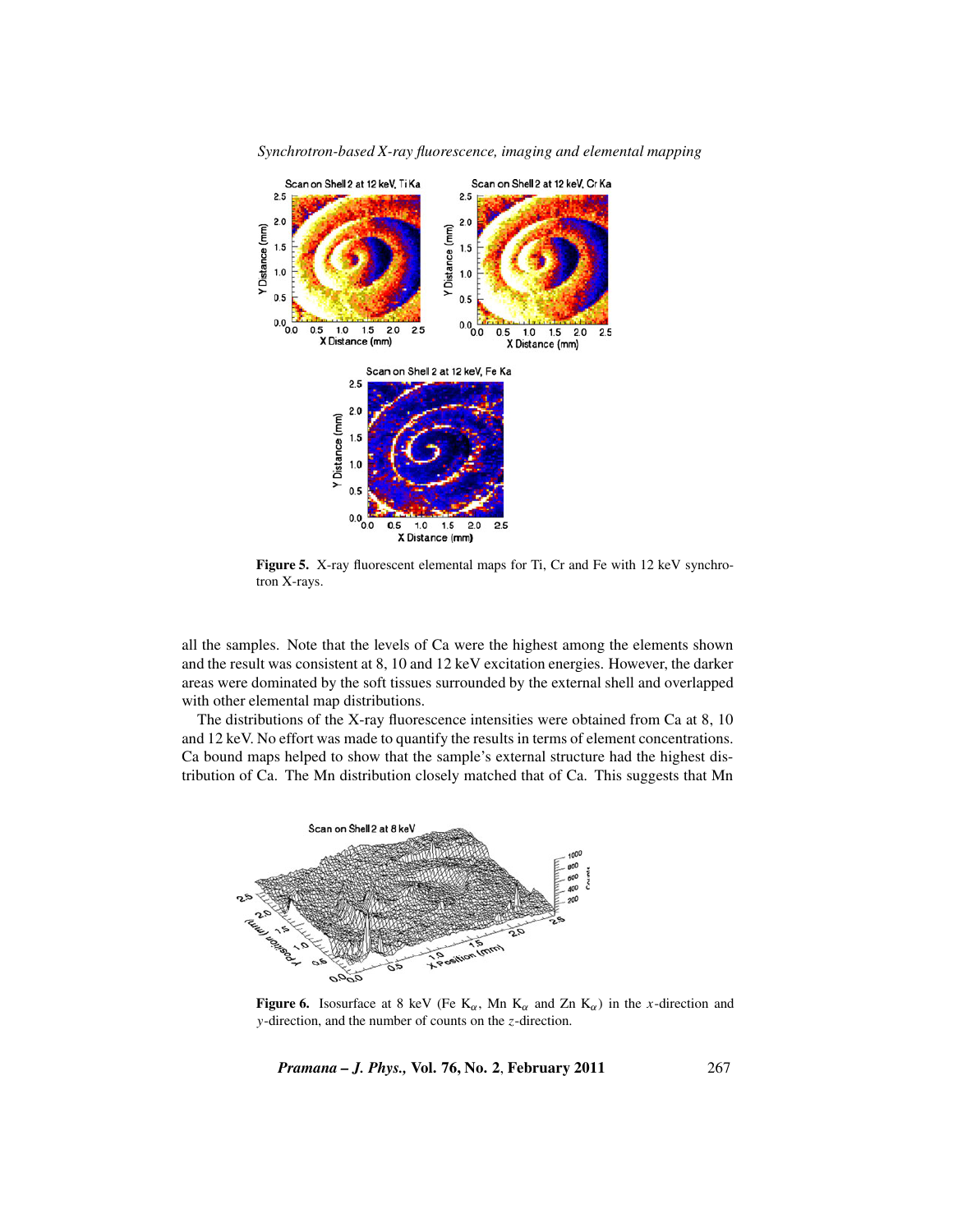

**Figure 7.** Correlation plot for Fe  $K_{\alpha}$ , Mn  $K_{\alpha}$  and Zn  $K_{\alpha}$  at 8 keV.

serves the same structural function as Ca. Ca and Mn, although not displaying a completely uniform distribution, were the most evenly distributed metals examined in the study. Analysis of the small areas will be better suited to establish the physiology of metals in specific structures like small animal shell. The predominant element of interest for this study is calcium; however, the maps for other elements are presented to demonstrate the capabilities of the technique. It can be appreciated that the maps obtained for calcium are much clear. This is due to the weak attenuation of the X-rays through the embedded soft tissue.

## **4. Conclusions**

Elemental maps were generated from the small animal shell (snail), using 8, 10 and 12 keV synchrotron X-rays, and the distribution of Ca map demonstrated the anatomical



Figure 8. The excited fluorescence spectrum at 10 keV, from one of the ROIs at a pixel in the map. This way Ca  $K_{\alpha}$  and  $K_{\beta}$  lines are identified, lying over the scattered radiation.